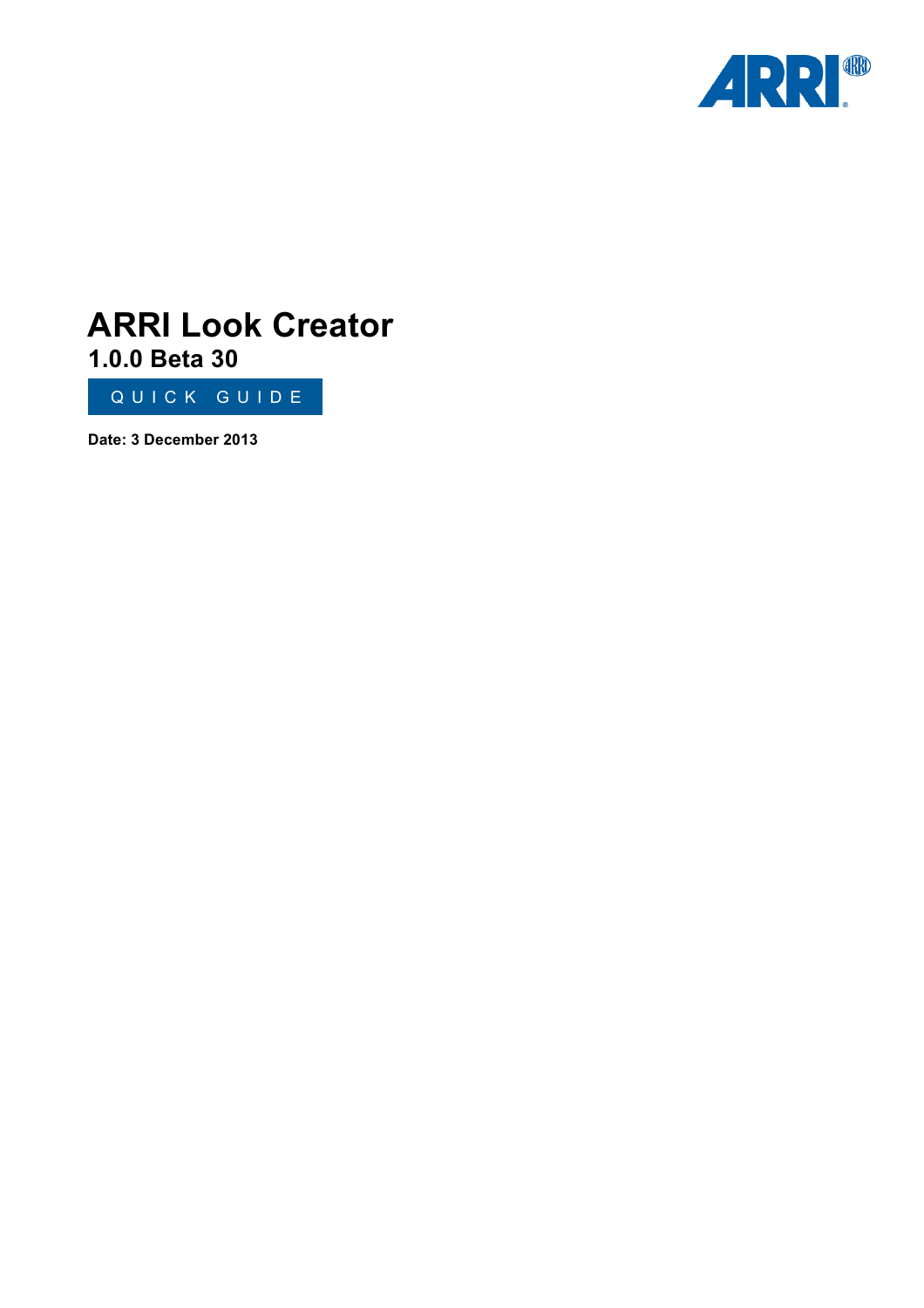## **Introduction**

Since ALEXA Software Update Packet (SUP) 4.0, ARRI ALEXA cameras can apply userdefined looks to customize the rendering of video images.

The user can choose if the camera should apply an ARRI Look File only to the monitoring outputs (nondestructive mode) or if the look file shall be baked into the recorded image (destructive mode).

Either way, the look file is embedded as metadata in the recorded QuickTime ProRes or DNxHD MXF clip as well as in the header of every ARRIRAW frame.

This document shall give you an overview on the ARRI Look Creator for the creation of ARRI Look Files.

## **Table of Contents**

| 3.1 Loading a picture and matching EI of ALEXA and ARRI Look Creator  4 |  |
|-------------------------------------------------------------------------|--|
|                                                                         |  |
|                                                                         |  |
|                                                                         |  |
|                                                                         |  |
|                                                                         |  |
|                                                                         |  |
|                                                                         |  |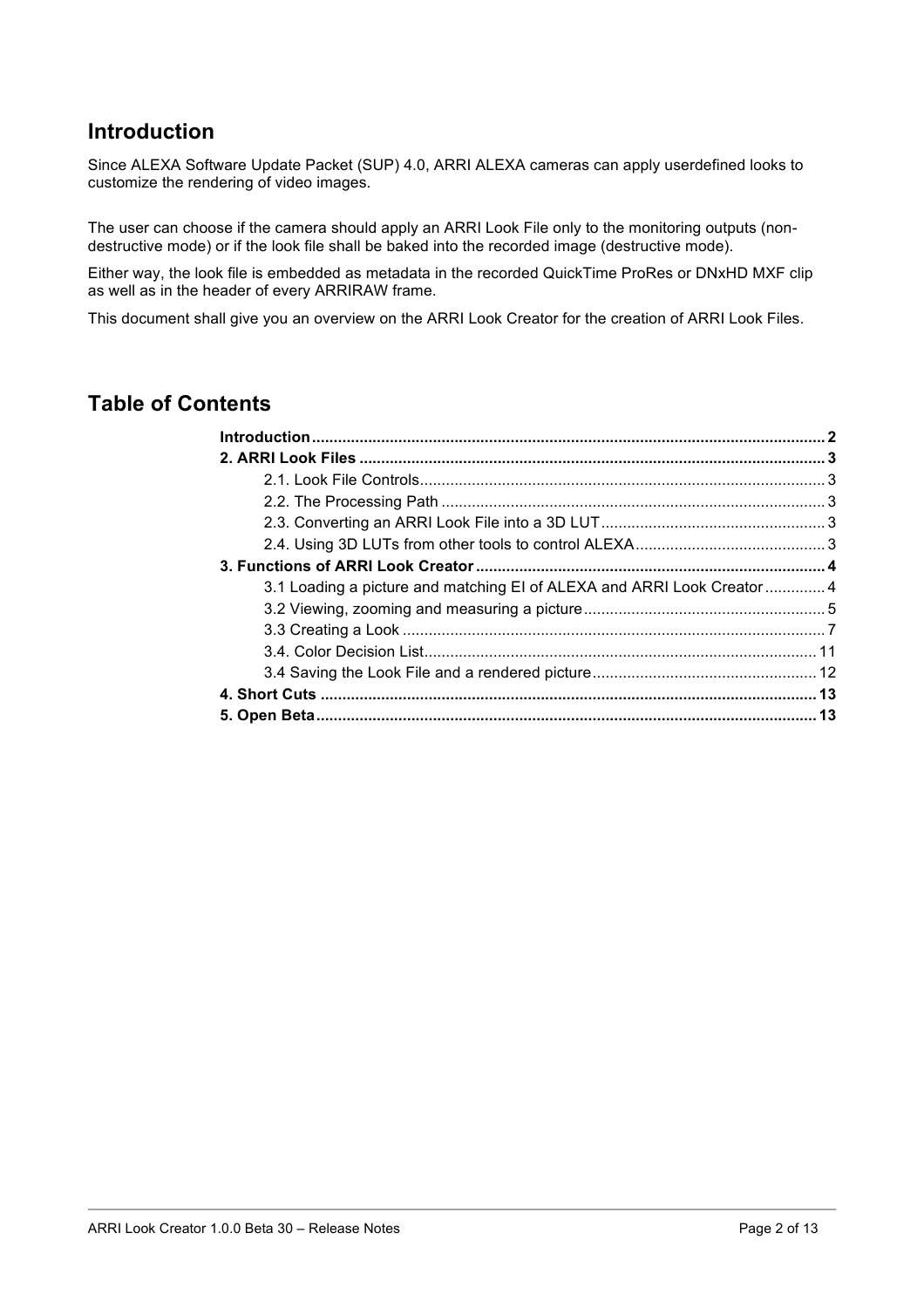#### 1. Installation requirements

ARRI Look Creator is an OS X application and can be installed under Mac OS X Snow Leopard (10.6.x), Lion (10.7.x) and Mountain Lion (10.8.x).

Please note that OSX Mavericks (10.9.x) is and will not be supported within the Look creator. If you are using Mavericks please refer to the ARRIRAW Converter for ongoing support.

This paper refers to ARRI Look Creator Version 1.0.0.b30.

## **2. ARRI Look Files**

ARRI Look Files allow changing the parameters that control the rendering of images for the video output. Look files can be created using the ARRI Look Creator (ALC, as well as other tools from third-party manufacturers. Using the ALC, a look is created based on a Log C DPX grab taken from an ALEXA camera. Creating looks based on ARRIRAW can be achieved using ARRIRAW Converter 3.0 or later.

### **2.1. Look File Controls**

An ARRI Look File contains a set of parameters specific to the ALEXA camera.

- Color saturation value (called Saturation)
- RGB offsets (called PrinterLight)
- A mono free form curve applied to all RGB channels (called ToneMapLut)
- The three primitives of the ASC Color Decision List (CDL), separate for each R, G, and B channel (called SOP Node – Slope Offset Power)

This set of transforms provides enough room for a wide range of creative choices.

### **2.2. The Processing Path**

The color transforms are applied at different stages of the camera's image processing path. Printer light offsets are applied to the image while it is still Log C, whereas the ASC CDL transform is applied to the image once it is converted to video (REC 709) using the tone map LUT.

Please note:

- The ALEXA saturation parameter differs from the ASC CDL saturation.
- We limited the range of possible ASC CDL parameters since we do not consider extreme values to be useful in a camera.

### **2.3. Converting an ARRI Look File into a 3D LUT**

The ARRI Look Files can be converted into 3D LUT files using the ARRI LUT Generator at http://www.arridigital.com/technical/luts. Using the 'Look' tab of the LUT generator allows the user to upload a Look File to the LUT Generator. The resulting 3D LUT incorporates the Look File's adjustments to the standard conversion from Log C to video.

### **2.4. Using 3D LUTs from other tools to control ALEXA**

Only ARRI Look Files can be loaded into ALEXA cameras. 3D LUTs can not be loaded into the camera. A conversion of 3D LUT files, however they have been made, into ARRI Look Files is not possible. ARRI Look Files have to be created by using the ARRI Look Creator, ARRIRAW Converter or other dedicated tools, such as Pomfort Silverstack SET (www.pomfort.com). There are others to follow soon.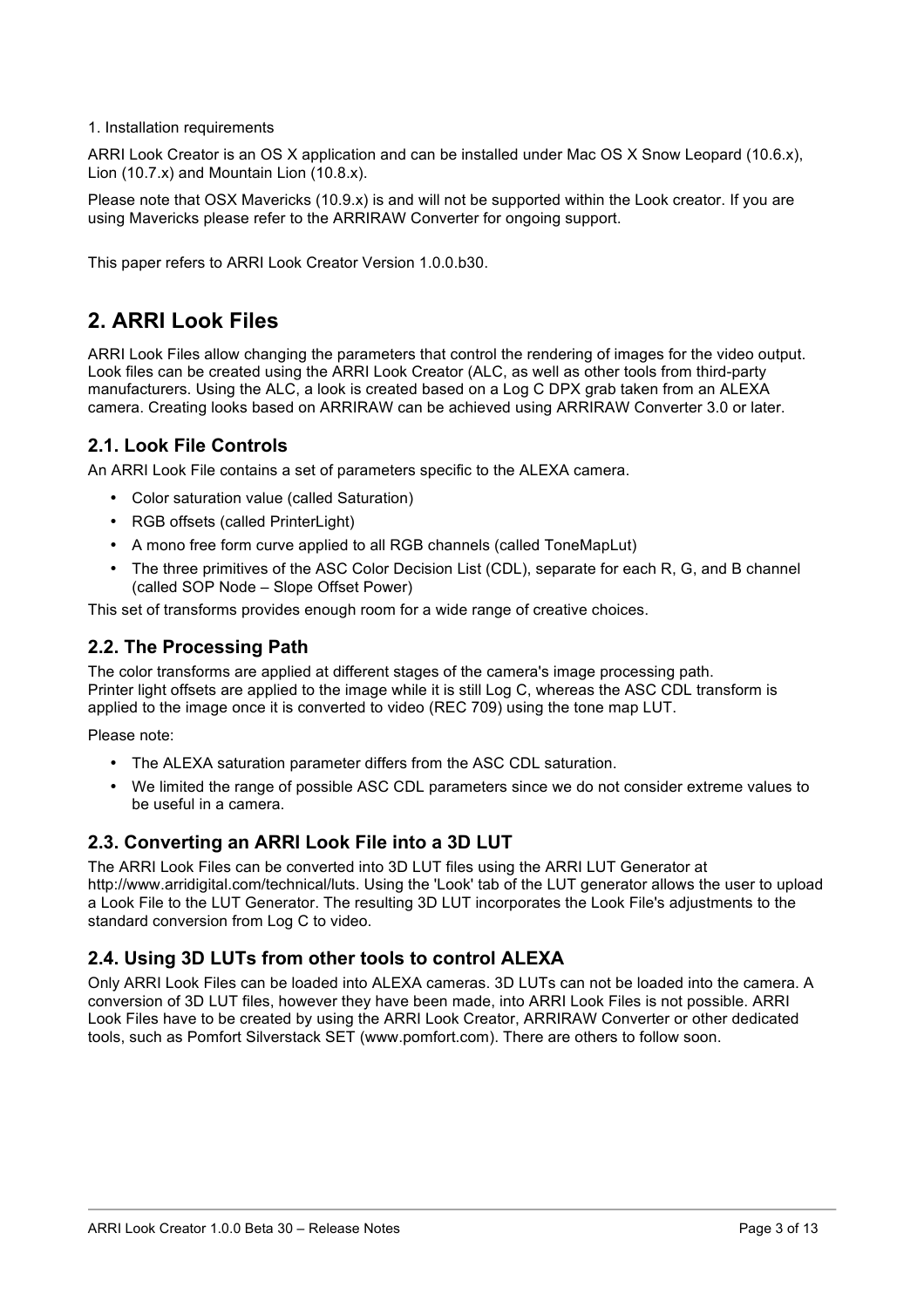## **3. Functions of ARRI Look Creator**

### **3.1 Loading a picture and matching EI of ALEXA and ARRI Look Creator**

Getting started:

- For grabbing the image REC OUT on ALEXA needs to be set to Log C.
- Make a note of the exposure index setting of the camera chosen while grabbing the picture: You will need this value while loading the grab into the ARRI Look Creator.
- The ARRI Look Creator does not deliver any useful settings when the picture is not taken by an ALEXA camera.
- It can not create looks based on a Quicktime file or any other file format than DPX.
- The file should be loaded into ARRI Look Creator exactly as captured; it should not be processed by any other software -- in any way whatsoever.
- The picture grab will be performed in Extended Range levels. If you workflow is based on REC Out in Legal Range (for example recording on Sony SRW-1 tape deck) there will be a mismatch between created look and recorded image in case you baked in the look.

Load the image in the application by clicking File > Load Image and select the desired grab. The picture appears in the viewer window.



A dialogue will pop up and request that the current setting of the exposure index matches the used EI of the ALEXA camera.



This is important to load the correct Tone Map Curve. The differences between the single LUTs are subtle, but they can lead to clipping when the wrong one is used. Confirm with "Yes" if the exposure index of the image grab matches the displayed value.

If is does not match the displayed value click "No", then you have the possibility to adjust the ARRI Look Creator to the EI value of the grab.

| Please select used exposure index. |      |  |  |  |  |
|------------------------------------|------|--|--|--|--|
| <b>ASA</b>                         | 800  |  |  |  |  |
|                                    | 320  |  |  |  |  |
|                                    | 400  |  |  |  |  |
|                                    | 500  |  |  |  |  |
|                                    | 640  |  |  |  |  |
|                                    | 800  |  |  |  |  |
|                                    | 1000 |  |  |  |  |
|                                    | 1280 |  |  |  |  |
|                                    | 1600 |  |  |  |  |
|                                    | 2000 |  |  |  |  |
|                                    | 2560 |  |  |  |  |
|                                    | 3200 |  |  |  |  |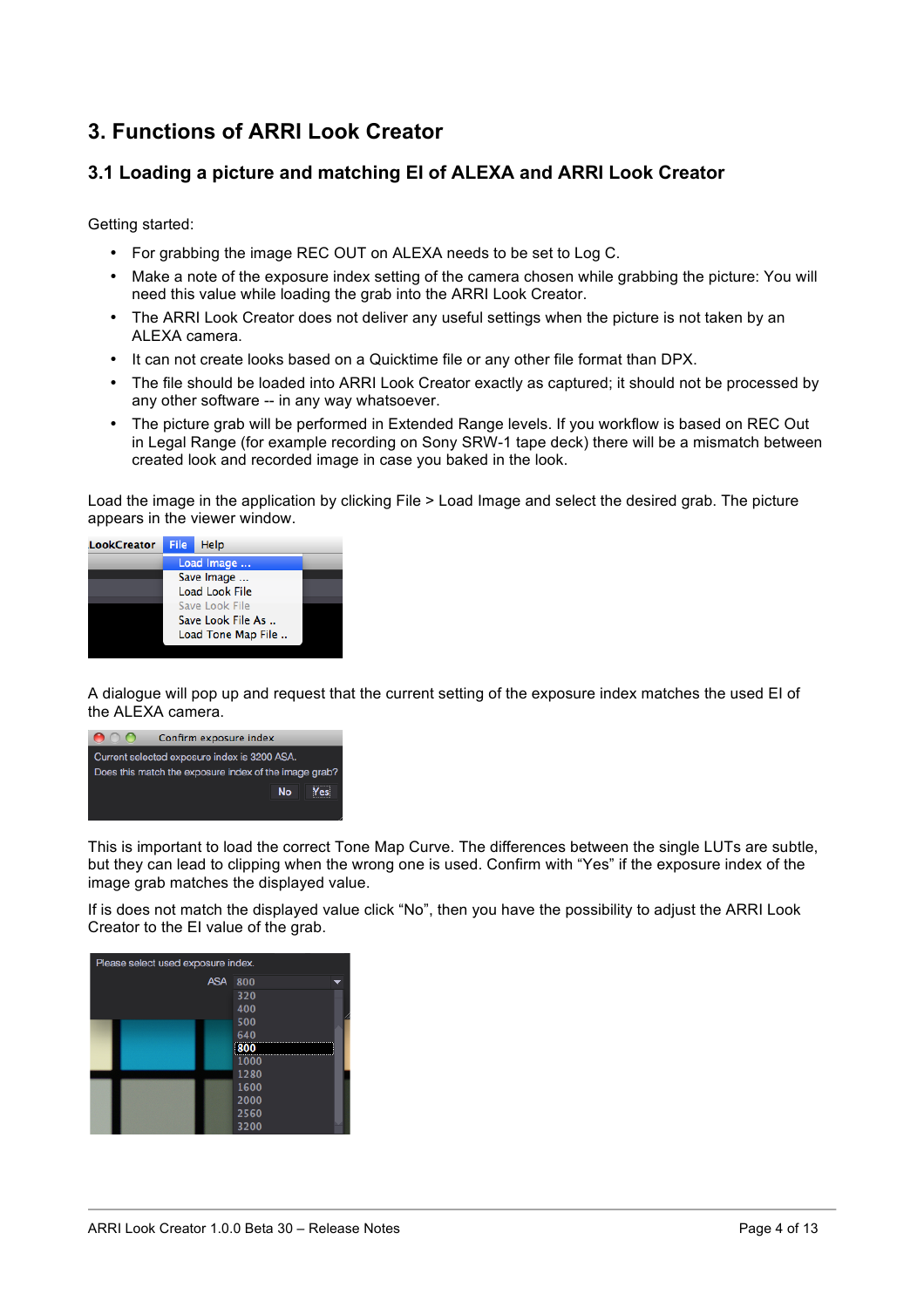### **3.2 Viewing, zooming and measuring a picture**

#### **3.2.1. VIEWING Section**

To set up your personal viewing, use the buttons in the VIEWING section of the button bar. If a button is active it appears in blue:



By clicking the *Log C* button the dpx will be shown without any processing.

By clicking *Rec709* the dpx will be shown converted to Rec709, but without any look displayed.

By clicking *Look* the dpx will be shown converted to Rec709, with the standard Log C to Rec709 conversion modified by the Look being created.. This is the default setting.

### **3.2.2. ZOOM Section**

Here you can select Zoom in, Zoom Out, 100% and Fit to Screen.



### **3.2.3. RGB Section**

RGB

R channel

G channel

B channel

In the RGB section you can select the single R, G or B channels or the full RGB image.

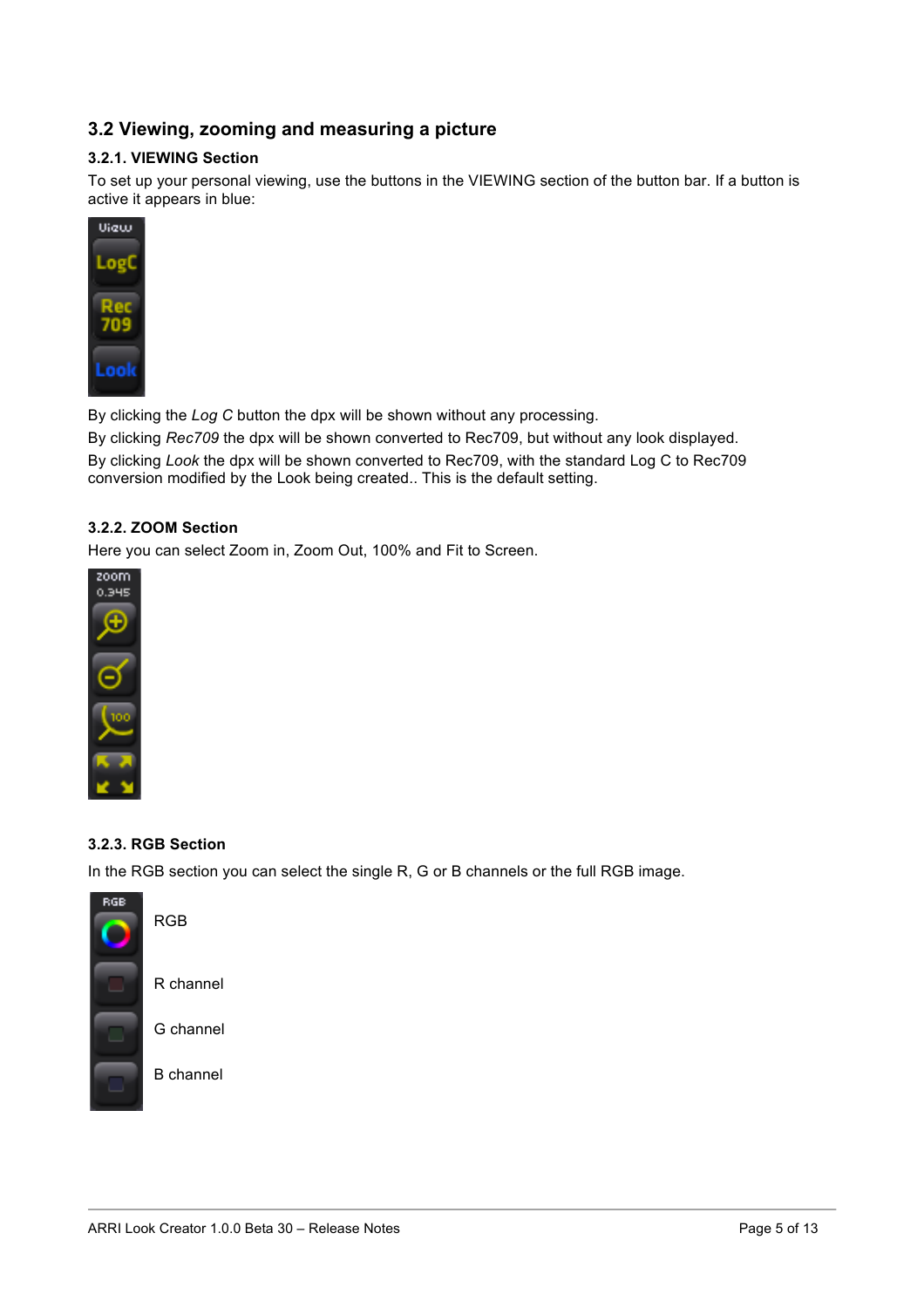#### **3.2.4. IMAGE section:**

The IMAGE buttons switch a Histogram, the Horizontal Profiler/Waveform and Vertical Profiler/Waveform, each on/off toggle.



The Horizontal and Vertical Profiler/Waveform displays show the RGB values underneath the corresponding white lines. To move the white lines, select and drag them while holding down the right mouse button.

#### **3.2.5. Reset All**

The reset button resets all look relevant parameters, which are printer lights, saturation, tone map curve and all CDL values. The tone map curve will be reset to "Camera".

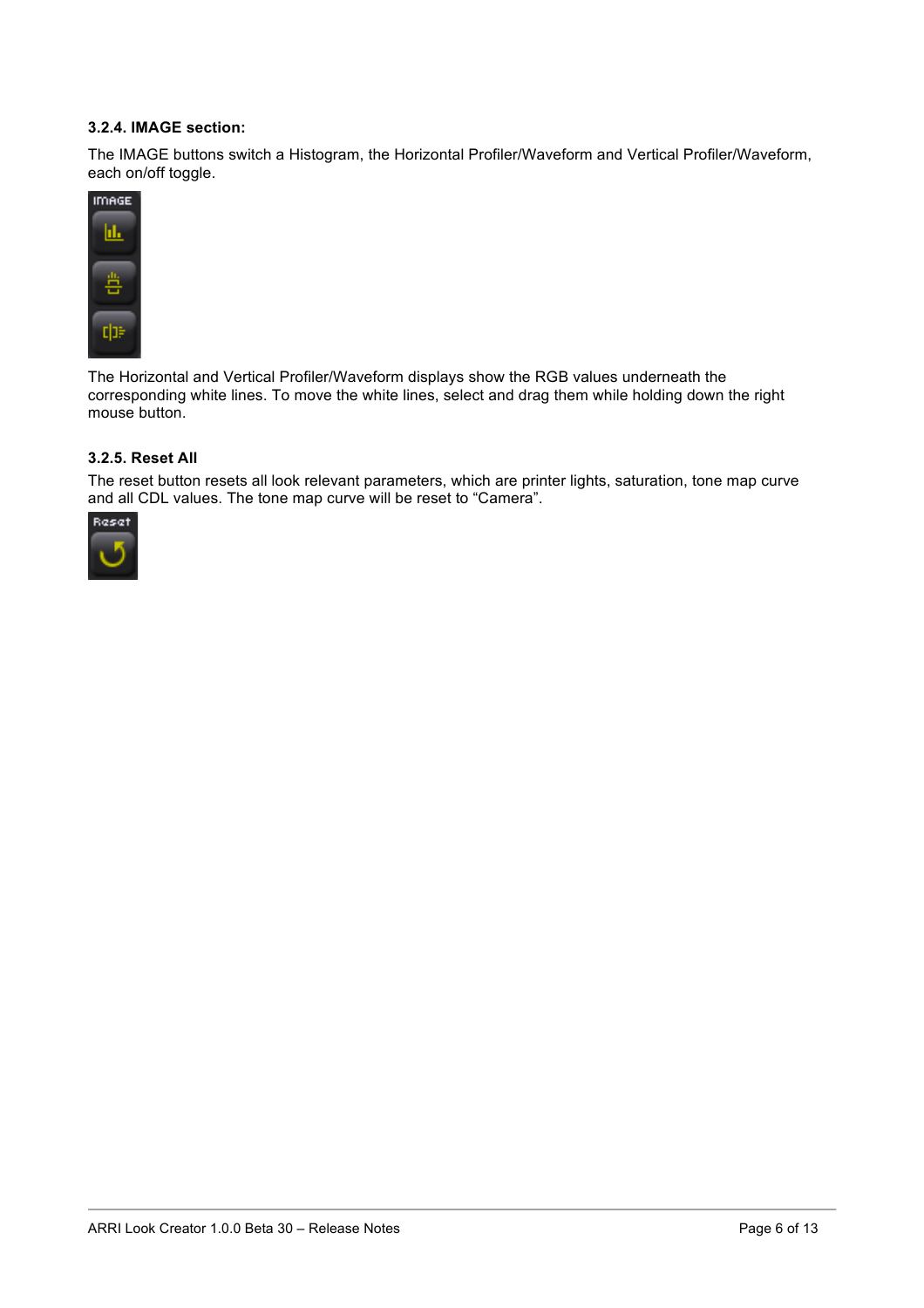### **3.3 Creating a Look**

On the right hand side of the GUI there are two different windows, which can be switched by clicking on the headers "PrinterLights & Saturation" or "Color Decision".



PrinterLights & Saturation Window CDL Window

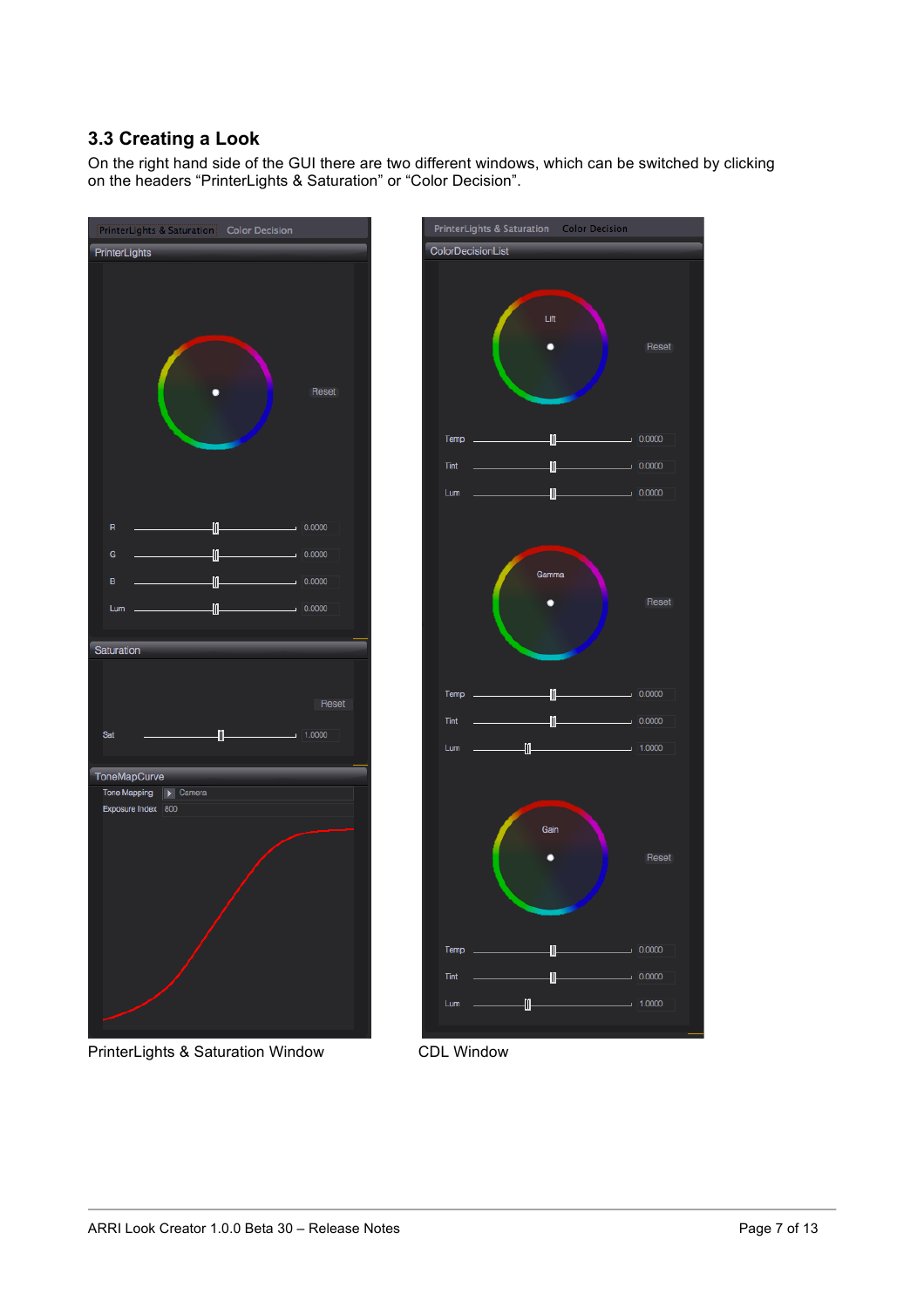### **3.3.1. Printer Lights:**



Here you can set RGB offsets (printer lights). You can grade using the individual color sliders or by dragging the color mark inside the color wheel. This will be often the main operator, as many color correction settings will be done with the Printer Lights operator only. Printer light offsets are rendered in Log C color space.

Please note that if a Look File is reloaded, the displayed values of RGB and Lum might change, as the Luminance value will not be written in the Look File. Of course the visual impression will stay the same. The Luminance slider is presented for convenience purposes for the grader.

The color wheel and the sliders have a limited range. You can type in higher values if needed.

#### **3.3.2. Saturation:**



Saturation Slider with Reset Button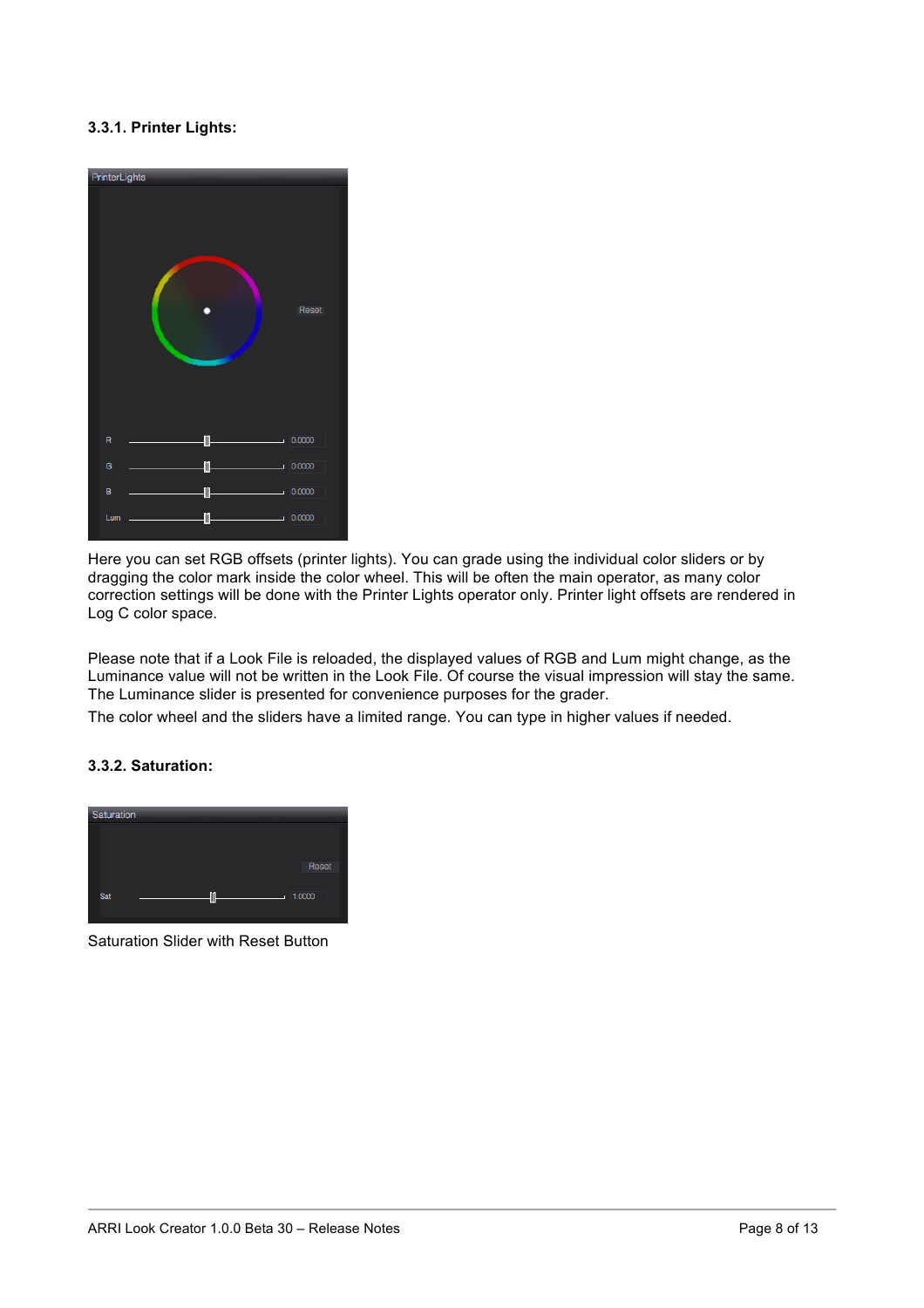### **3.3.3. Displaying a Tone Map Curve**



The ToneMapCurve is displayed and an indication appears in the selector field. "Camera" is displayed when the standard ALEXA tonemapping curve is used. "LCC" indicates that a low contrast curve is used – a custom tone map curve that creates a video image with lower contrast compared to the standard Rec 709 output. If "Look" is displayed, ARRI Look Creator indicates that a custom tone map file has been loaded. It also displays "Look" if you reload a Look File which had used the LCC curve.

#### **3.3.4. Selecting a ToneMapCurve**



You can switch from the camera curve (the same processing as in the ALEXA camera), to a LCC (Low Contrast Curve) or to a custom curve.

#### **3.3.5. Loading a ToneMapCurve**



Load another tone map curve and select it then as described in 3.3.4.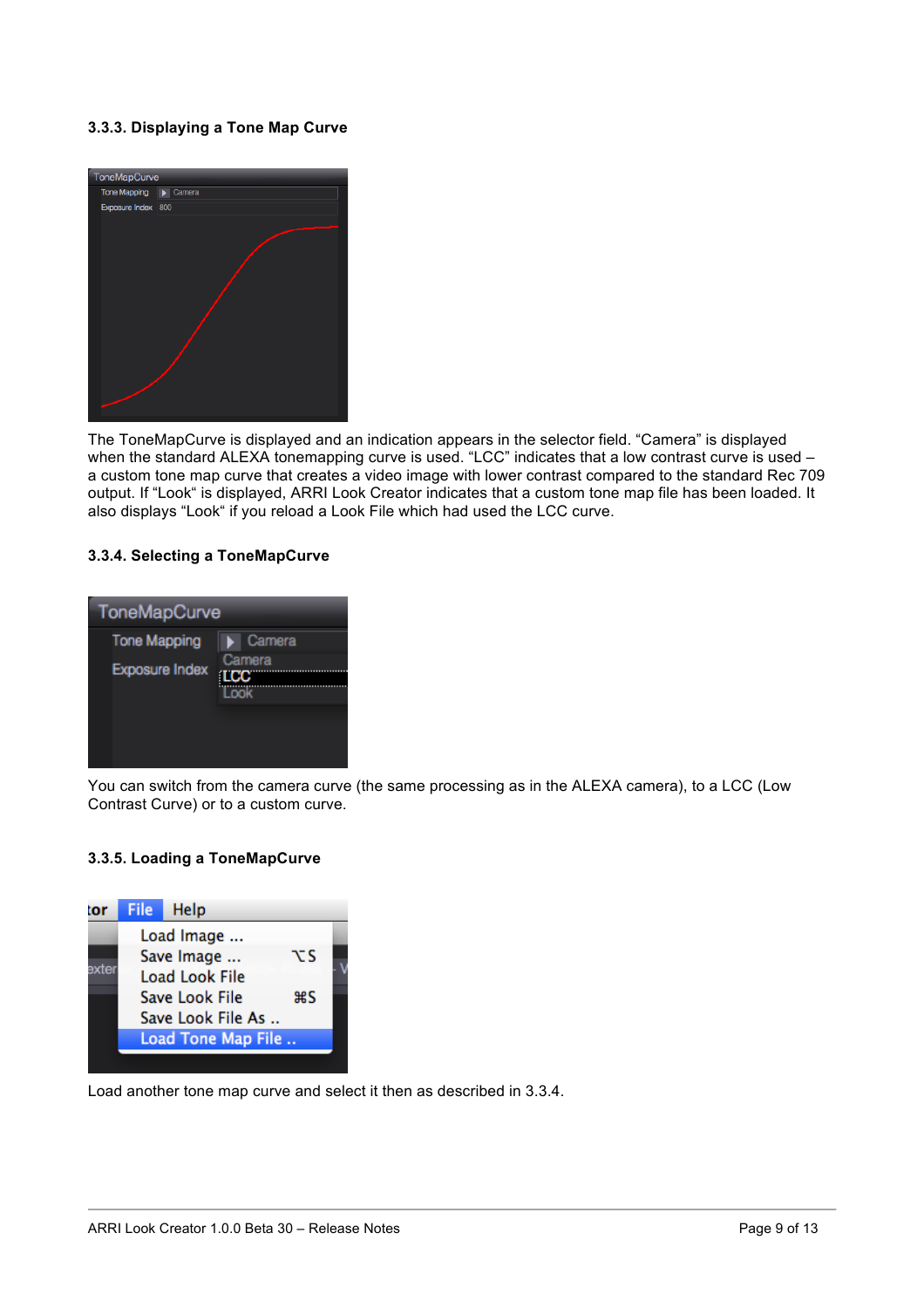### **3.3.6. Selecting the correct Exposure Index**



To use the appropriate Tone Map Curve ARRI Look Creator needs to know the used exposure index. You confirm the EI when loading the picture, as described in section 3.1.b.

In case you want to change the settings later, highlight the value and type in another regular EI value (160; 200; 250; 320; 400; 500; 640; 800; 1000; 1280; 1600; 2000; 2560; 3200) and confirm with the tab key.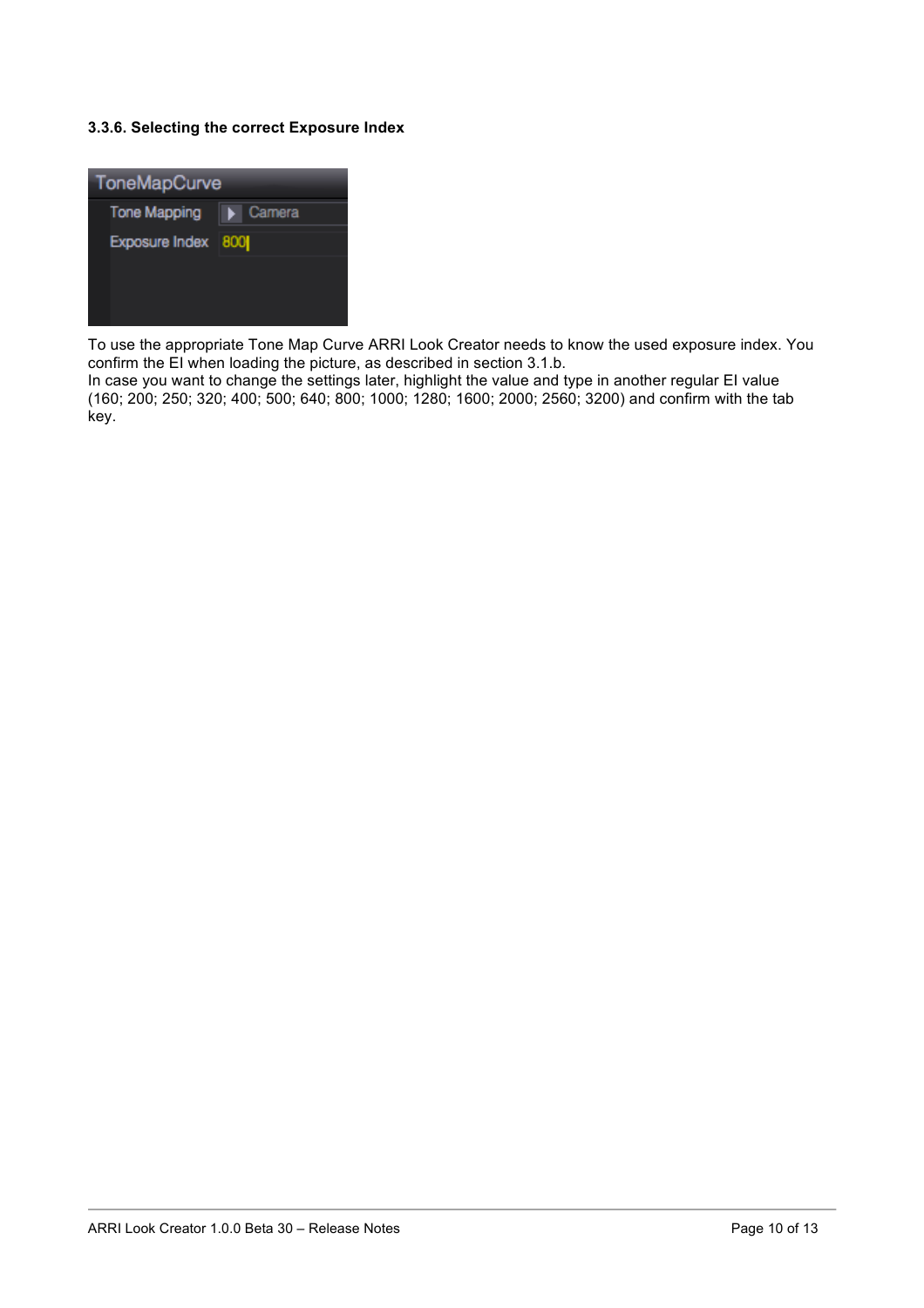### **3.4. Color Decision List**



Each section Lift/Gamma/Gain consists of a color wheel and three sliders for temperature (blue/yellow), tint (green/magenta) and luminance. Even though these grade settings are stored as ASC CDL values in the resulting xml look file (RGB values for Slope/Power/Offset) the user interface was designed for the fasted and most efficient use on-set and to also attend to colorists who are used to grade in the three luminance sections lift (blacks), gamma (midtones), gain (highlights). The temperature sliders move the color wheel on the blue – yellow axis and the tint sliders move on the green – magenta axis as in common photo retouching software on the market.

The ASC CDL transforms are rendered to the image in video color space after conversion by the tone map LUT.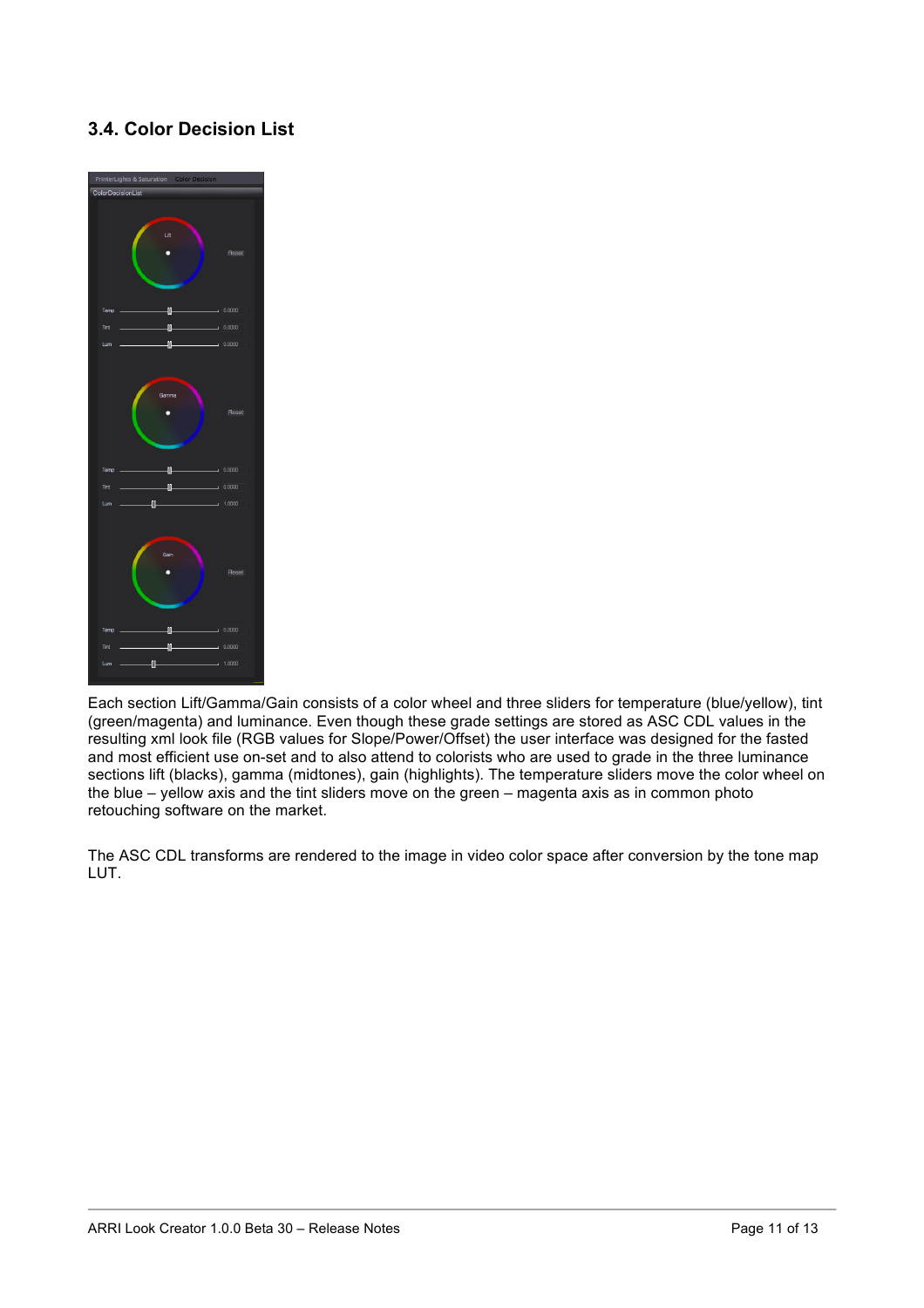### **3.4 Saving the Look File and a rendered picture**

### **3.4.1. Saving the Look File**

Please make sure that you have a SD card ready, which had been formatted in an ALEXA camera. To format a SD card in ALEXA you select Menu>System>SD Card> PrepareSDCard or

Menu>System>SD Card>Format+PrepareSDCard.

"PrepareSDCard" creates a folder structure: ARRI/ALEXA/LookFile.

| ıtor  | <b>File</b> | Help                  |                |  |
|-------|-------------|-----------------------|----------------|--|
|       |             | Load Image            |                |  |
|       |             | Save Image            | τs             |  |
| exter |             | <b>Load Look File</b> |                |  |
|       |             | Save Look File        | $\frac{1}{25}$ |  |
|       |             | Save Look File As     |                |  |
|       |             | Load Tone Map File    |                |  |
|       |             |                       |                |  |

Back to ARRI Look Creator: To save the ARRI Look File, please select File > Save Look File As and select the folder ARRI/ALEXA/LookFile. The file will be saved as a XML file.

### **Note: Do not use special characters in the filename! Allowed characters: A-Z, a-z, 0-9, minus, underscore and dot.**

#### **3.4.2. Saving the picture with applied look**

| ator | File       | Help                  |    |  |
|------|------------|-----------------------|----|--|
|      | Load Image |                       |    |  |
|      |            | Save Image            | ∵s |  |
|      |            | <b>Load Look File</b> |    |  |
|      |            | Save Look File        | жS |  |
|      |            | Save Look File As     |    |  |
|      |            | Load Tone Map File    |    |  |

To save the picture with applied look, select File > Save Image As and select the file format. It can be saved as .tif, .dpx, .cineon or jpeg.